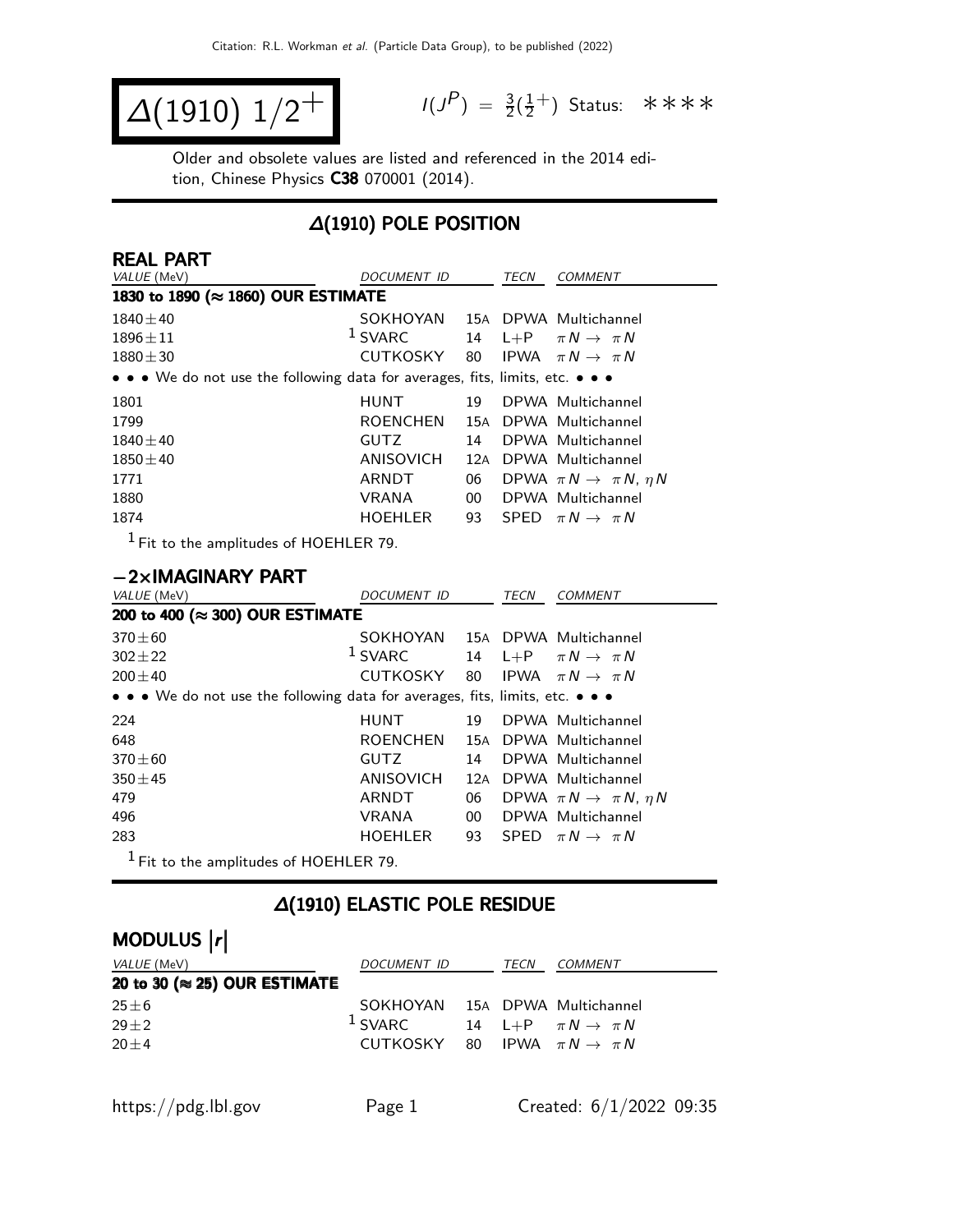• • • We do not use the following data for averages, fits, limits, etc. • • •

| -90      | ROENCHEN 15A DPWA Multichannel            |  |                                              |
|----------|-------------------------------------------|--|----------------------------------------------|
| $25 + 6$ | GUTZ                                      |  | 14 DPWA Multichannel                         |
| $24 + 6$ | ANISOVICH 12A DPWA Multichannel           |  |                                              |
| 45       | ARNDT                                     |  | 06 DPWA $\pi N \rightarrow \pi N$ , $\eta N$ |
| 38       | HOEHLER 93 SPED $\pi N \rightarrow \pi N$ |  |                                              |
|          |                                           |  |                                              |

 $<sup>1</sup>$  Fit to the amplitudes of HOEHLER 79.</sup>

#### PHASE θ

| VALUE $(^\circ)$                                                              | DOCUMENT ID                     |    |  | <b>COMMENT</b>                               |
|-------------------------------------------------------------------------------|---------------------------------|----|--|----------------------------------------------|
| $-180$ to $-80$ ( $\approx -130$ ) OUR ESTIMATE                               |                                 |    |  |                                              |
| $-155 \pm 30$                                                                 | SOKHOYAN 15A DPWA Multichannel  |    |  |                                              |
| $-83\pm 41$                                                                   | $1$ SVARC                       |    |  | 14 L+P $\pi N \rightarrow \pi N$             |
| $-90 \pm 30$                                                                  | CUTKOSKY                        |    |  | 80 IPWA $\pi N \rightarrow \pi N$            |
| • • • We do not use the following data for averages, fits, limits, etc. • • • |                                 |    |  |                                              |
| $-83$                                                                         | ROENCHEN                        |    |  | 15A DPWA Multichannel                        |
| $-155\pm30$                                                                   | <b>GUTZ</b>                     | 14 |  | DPWA Multichannel                            |
| $-145\pm30$                                                                   | ANISOVICH 12A DPWA Multichannel |    |  |                                              |
| $+172$                                                                        | ARNDT                           |    |  | 06 DPWA $\pi N \rightarrow \pi N$ , $\eta N$ |
| $1$ Fit to the amplitudes of HOEHLER 79.                                      |                                 |    |  |                                              |

#### ∆(1910) INELASTIC POLE RESIDUE

The "normalized residue" is the residue divided by  $\Gamma_{pole}/2$ .

## Normalized residue in  $N\pi\to\Delta(1910)\to\Sigma K$

|                                                                      | $MODULUS$ PHASE $(^{\circ})$                                                  | DOCUMENT ID TECN COMMENT        |  |      |         |  |  |  |
|----------------------------------------------------------------------|-------------------------------------------------------------------------------|---------------------------------|--|------|---------|--|--|--|
|                                                                      | $0.07 \pm 0.02$ $-110 \pm 30$ ANISOVICH 12A DPWA Multichannel                 |                                 |  |      |         |  |  |  |
|                                                                      | • • • We do not use the following data for averages, fits, limits, etc. • • • |                                 |  |      |         |  |  |  |
| 0.019                                                                | $-123$                                                                        | ROENCHEN 15A DPWA Multichannel  |  |      |         |  |  |  |
| Normalized residue in $N\pi \to \Delta(1910) \to \Delta\pi$ , P-wave |                                                                               |                                 |  |      |         |  |  |  |
| <b>MODULUS</b>                                                       | $PHASE (^\circ)$ DOCUMENT ID TECN COMMENT                                     |                                 |  |      |         |  |  |  |
|                                                                      | $0.24 \pm 0.10$ 85 $\pm$ 35 SOKHOYAN 15A DPWA Multichannel                    |                                 |  |      |         |  |  |  |
|                                                                      | • • • We do not use the following data for averages, fits, limits, etc. • • • |                                 |  |      |         |  |  |  |
| 0.58                                                                 | 131                                                                           | ROENCHEN 15A DPWA Multichannel  |  |      |         |  |  |  |
|                                                                      | $0.16 \pm 0.09$ 95 $\pm$ 40                                                   | ANISOVICH 12A DPWA Multichannel |  |      |         |  |  |  |
|                                                                      | Normalized residue in $N\pi \to \Delta(1910) \to \Delta(1232)\eta$            |                                 |  |      |         |  |  |  |
|                                                                      | $MODULUS$ PHASE $(^\circ)$ DOCUMENT ID TECN                                   |                                 |  |      | COMMENT |  |  |  |
| $0.11 \pm 0.04$ $-150 \pm 50$                                        |                                                                               | GUTZ 14 DPWA Multichannel       |  |      |         |  |  |  |
| Normalized residue in $N\pi \to \Delta(1910) \to N(1440)\pi$         |                                                                               |                                 |  |      |         |  |  |  |
| <b>MODULUS</b>                                                       | $PHASE (^\circ)$                                                              | DOCUMENT ID                     |  | TECN | COMMENT |  |  |  |
| $0.06 \pm 0.03$                                                      | $170\,\pm\,45$                                                                | SOKHOYAN 15A DPWA Multichannel  |  |      |         |  |  |  |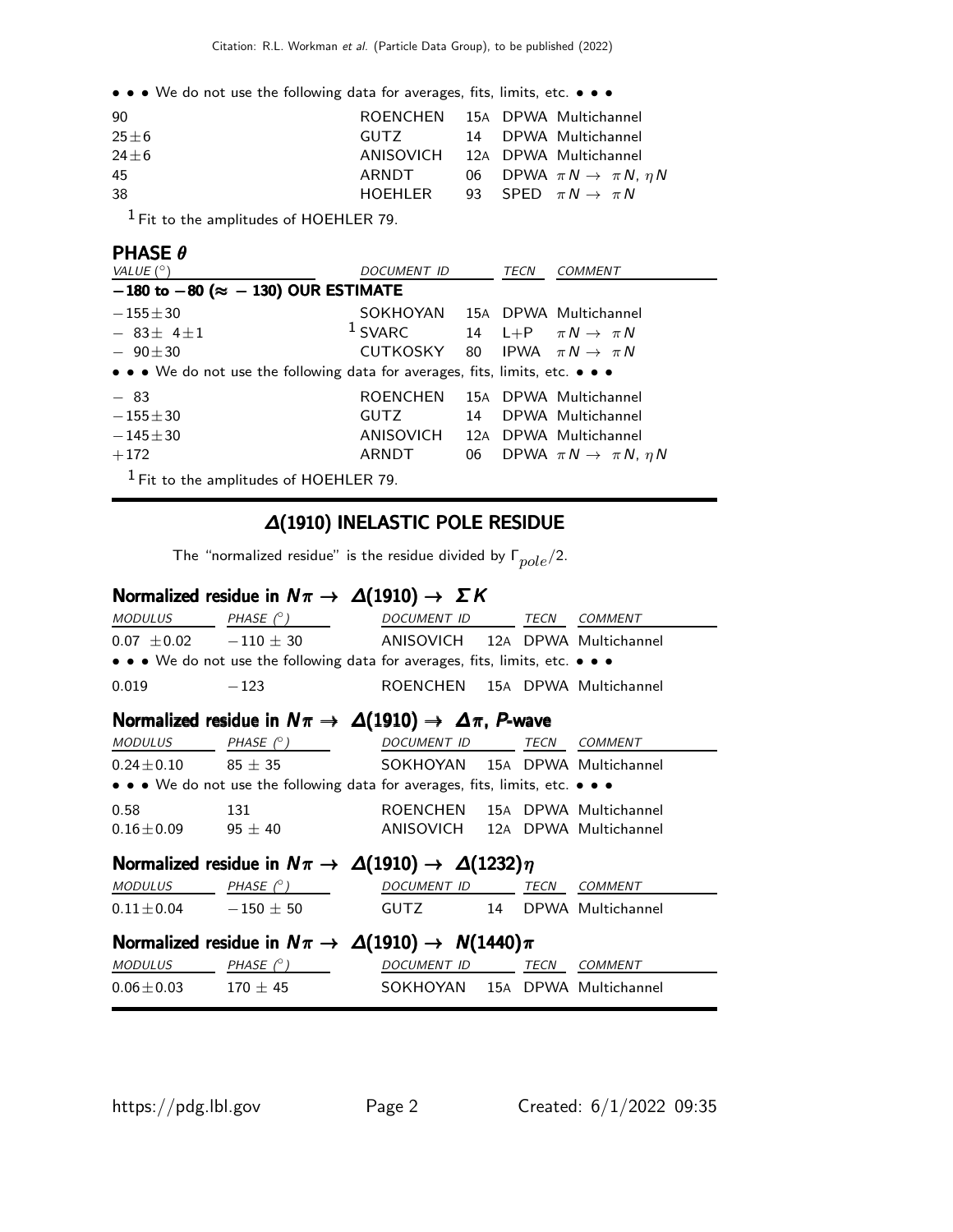## ∆(1910) BREIT-WIGNER MASS

| VALUE (MeV)                                    |                                                                               | <i>DOCUMENT ID</i> |        | <i>TECN</i> | <i>COMMENT</i>                            |  |  |  |
|------------------------------------------------|-------------------------------------------------------------------------------|--------------------|--------|-------------|-------------------------------------------|--|--|--|
| to 1950 ( $\approx$ 1900) OUR ESTIMATE<br>1850 |                                                                               |                    |        |             |                                           |  |  |  |
| $1846 \pm 18$                                  |                                                                               | $1$ HUNT           | 19     |             | DPWA Multichannel                         |  |  |  |
| 1845 $\pm 40$                                  |                                                                               | SOKHOYAN           |        |             | 15A DPWA Multichannel                     |  |  |  |
|                                                | $2067.9 \pm 1.7$                                                              | $1$ ARNDT          | 06     |             | DPWA $\pi N \rightarrow \pi N$ , $\eta N$ |  |  |  |
| $1910 + 40$                                    |                                                                               | <b>CUTKOSKY</b>    |        |             | 80 IPWA $\pi N \rightarrow \pi N$         |  |  |  |
| $1888 \pm 20$                                  |                                                                               | HOEHLER            |        |             | 79 IPWA $\pi N \rightarrow \pi N$         |  |  |  |
|                                                | • • • We do not use the following data for averages, fits, limits, etc. • • • |                    |        |             |                                           |  |  |  |
| 1845 $\pm 40$                                  |                                                                               | <b>GUTZ</b>        | 14     |             | DPWA Multichannel                         |  |  |  |
| 1860                                           | $\pm 40$                                                                      | ANISOVICH          |        |             | 12A DPWA Multichannel                     |  |  |  |
| 1934                                           | ± 5                                                                           | $^1$ SHRESTHA      |        |             | 12A DPWA Multichannel                     |  |  |  |
| 1995                                           | ±12                                                                           | VRANA              | $00-1$ |             | DPWA Multichannel                         |  |  |  |
|                                                | <sup>1</sup> Statistical error only.                                          |                    |        |             |                                           |  |  |  |

## ∆(1910) BREIT-WIGNER WIDTH

| VALUE (MeV)                                                                   | DOCUMENT ID               |        | TECN | <b>COMMENT</b>                            |  |  |
|-------------------------------------------------------------------------------|---------------------------|--------|------|-------------------------------------------|--|--|
| 200 to 400 (≈ 300) OUR ESTIMATE                                               |                           |        |      |                                           |  |  |
| $260 \pm 57$                                                                  | $1$ HUNT                  | 19     |      | DPWA Multichannel                         |  |  |
| $360 \pm 60$                                                                  | SOKHOYAN                  | 15A    |      | DPWA Multichannel                         |  |  |
| $543 \pm 10$                                                                  | $1$ ARNDT                 | 06     |      | DPWA $\pi N \rightarrow \pi N$ , $\eta N$ |  |  |
| $225 \pm 50$                                                                  | <b>CUTKOSKY</b>           | 80     |      | IPWA $\pi N \rightarrow \pi N$            |  |  |
| $280 + 50$                                                                    | <b>HOEHLER</b>            | 79     |      | IPWA $\pi N \rightarrow \pi N$            |  |  |
| • • • We do not use the following data for averages, fits, limits, etc. • • • |                           |        |      |                                           |  |  |
| $360 \pm 60$                                                                  | <b>GUTZ</b>               | 14     |      | DPWA Multichannel                         |  |  |
| $350 \pm 55$                                                                  | ANISOVICH                 | 12A    |      | DPWA Multichannel                         |  |  |
| $211 \pm 11$                                                                  | <sup>1</sup> SHRESTHA 12A |        |      | DPWA Multichannel                         |  |  |
| $713 \pm 465$                                                                 | <b>VRANA</b>              | $00\,$ |      | DPWA Multichannel                         |  |  |
| <sup>1</sup> Statistical error only.                                          |                           |        |      |                                           |  |  |

#### ∆(1910) DECAY MODES

The following branching fractions are our estimates, not fits or averages.

|              | Mode                                | Fraction $(\Gamma_i/\Gamma)$ |
|--------------|-------------------------------------|------------------------------|
| $\Gamma_1$   | $N\pi$                              | $10 - 30\%$                  |
| $\Gamma_{2}$ | $\Sigma K$                          | $4 - 14%$                    |
| $\Gamma_3$   | $\Delta(1232)\pi$                   | $34 - 66%$                   |
|              | $\Gamma_4$ $N(1440)\pi$             | $3 - 45%$                    |
| $\Gamma_{5}$ | $\Delta(1232)\eta$                  | $5 - 13%$                    |
|              | $\Gamma_6$ $N\gamma$ , helicity=1/2 | $0.0 - 0.02 \%$              |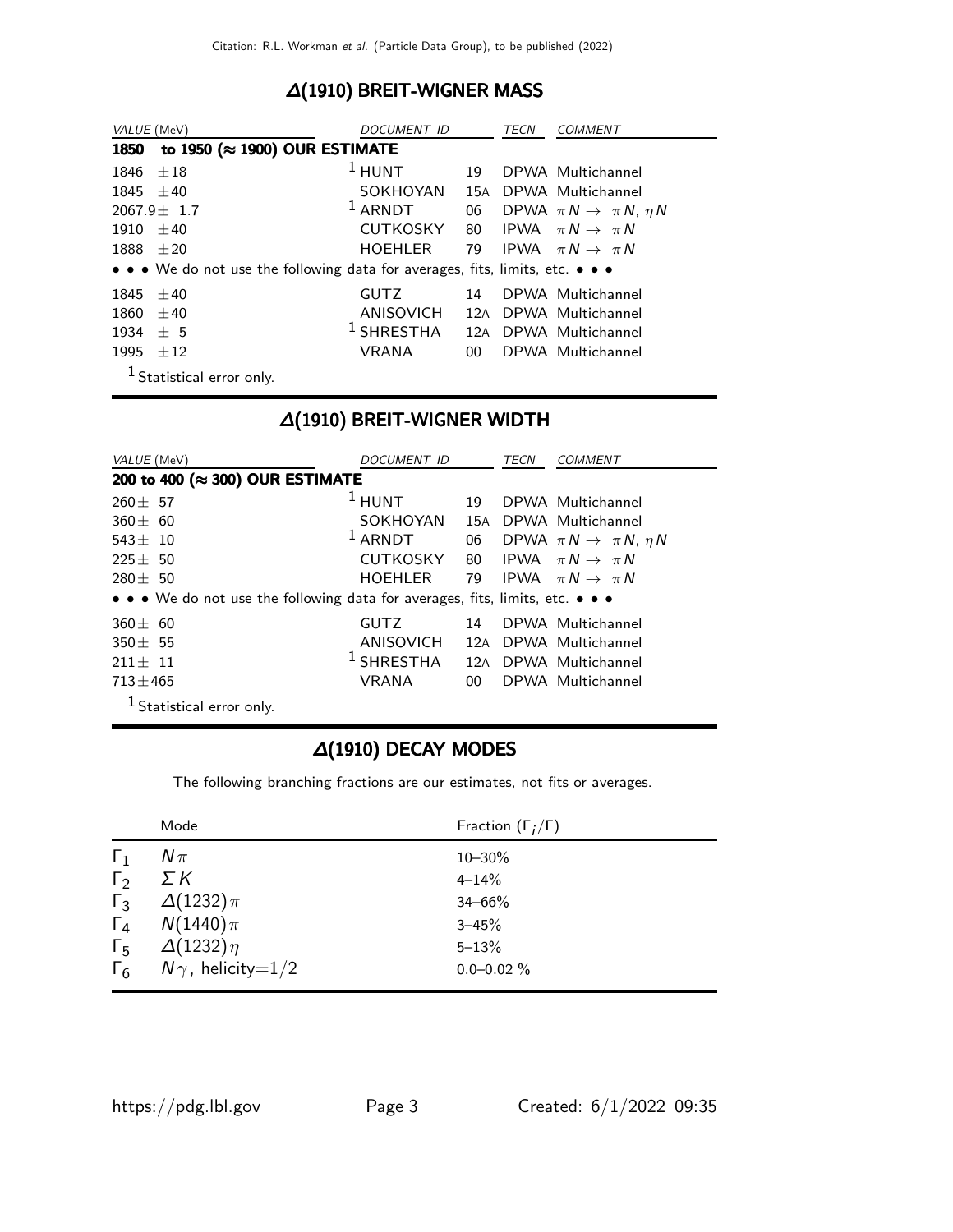## ∆(1910) BRANCHING RATIOS

| $\Gamma(N\pi)/\Gamma_{\rm total}$                                                                                                   |                           |            |             |                                           | $\Gamma_1/\Gamma$ |
|-------------------------------------------------------------------------------------------------------------------------------------|---------------------------|------------|-------------|-------------------------------------------|-------------------|
| VALUE (%)                                                                                                                           | DOCUMENT ID               |            | TECN        | <b>COMMENT</b>                            |                   |
| 10-30% OUR ESTIMATE                                                                                                                 |                           |            |             |                                           |                   |
| ± 3<br>13                                                                                                                           | $1$ HUNT                  | 19         |             | DPWA Multichannel                         |                   |
| $\pm$ 3<br>12                                                                                                                       | SOKHOYAN                  | 15A        |             | DPWA Multichannel                         |                   |
| $23.9 \pm 0.1$                                                                                                                      | $1$ ARNDT                 | 06         |             | DPWA $\pi N \rightarrow \pi N$ , $\eta N$ |                   |
| 19<br>$\pm$ 3                                                                                                                       | <b>CUTKOSKY</b>           | 80         |             | IPWA $\pi N \rightarrow \pi N$            |                   |
| 24 $\pm$ 6<br>$\bullet \bullet \bullet$ We do not use the following data for averages, fits, limits, etc. $\bullet \bullet \bullet$ | <b>HOEHLER</b>            | 79         | <b>IPWA</b> | $\pi\,N\,\rightarrow\,\,\pi\,N$           |                   |
|                                                                                                                                     |                           |            |             |                                           |                   |
| $\pm$ 3<br>12                                                                                                                       | <b>GUTZ</b>               | 14         |             | DPWA Multichannel                         |                   |
| $±$ 3<br>12                                                                                                                         | ANISOVICH<br>$1$ SHRESTHA | 12A<br>12A |             | DPWA Multichannel                         |                   |
| $\pm$ 1<br>17<br>29<br>$\pm 21$                                                                                                     | <b>VRANA</b>              | 00         |             | DPWA Multichannel<br>DPWA Multichannel    |                   |
| <sup>1</sup> Statistical error only.                                                                                                |                           |            |             |                                           |                   |
|                                                                                                                                     |                           |            |             |                                           |                   |
| $\Gamma(\Sigma K)/\Gamma_{\rm total}$                                                                                               |                           |            |             |                                           | $\Gamma_2/\Gamma$ |
| VALUE (%)                                                                                                                           | <i>DOCUMENT ID</i>        |            | TECN        | <b>COMMENT</b>                            |                   |
| 4-14% OUR ESTIMATE<br>$9 \pm 5$                                                                                                     | ANISOVICH                 |            |             | 12A DPWA Multichannel                     |                   |
|                                                                                                                                     |                           |            |             |                                           |                   |
| $\Gamma(\Delta(1232)\pi)/\Gamma_{\rm total}$                                                                                        |                           |            |             |                                           | $\Gamma_3/\Gamma$ |
| VALUE (%)                                                                                                                           | <i>DOCUMENT ID</i>        |            | TECN        | <b>COMMENT</b>                            |                   |
| 34-66% OUR ESTIMATE                                                                                                                 |                           |            |             |                                           |                   |
| $50 + 16$                                                                                                                           | SOKHOYAN                  |            |             | 15A DPWA Multichannel                     |                   |
| • • • We do not use the following data for averages, fits, limits, etc. • • •                                                       |                           |            |             |                                           |                   |
| $60 + 28$                                                                                                                           | ANISOVICH                 |            |             | 12A DPWA Multichannel                     |                   |
| $\Gamma(N(1440)\pi)/\Gamma_{\rm total}$                                                                                             |                           |            |             |                                           | $\Gamma_4/\Gamma$ |
| VALUE (%)                                                                                                                           | DOCUMENT ID               |            | TECN        | COMMENT                                   |                   |
| <b>3-45% OUR ESTIMATE</b>                                                                                                           |                           |            |             |                                           |                   |
| $33 + 12$                                                                                                                           | $^1$ HUNT                 | 19         |             | DPWA Multichannel                         |                   |
| $6\pm$ 3                                                                                                                            | SOKHOYAN                  | 15A        |             | DPWA Multichannel                         |                   |
| • • • We do not use the following data for averages, fits, limits, etc. • • •                                                       |                           |            |             |                                           |                   |
| $47 \pm 6$                                                                                                                          | $1$ SHRESTHA              |            |             | 12A DPWA Multichannel                     |                   |
| 56 $\pm$ 7                                                                                                                          | <b>VRANA</b>              | 00         |             | DPWA Multichannel                         |                   |
| <sup>1</sup> Statistical error only.                                                                                                |                           |            |             |                                           |                   |
| $\Gamma(\Delta(1232)\eta)/\Gamma_{\rm total}$                                                                                       |                           |            |             |                                           | $\Gamma_5/\Gamma$ |
| VALUE(%)                                                                                                                            | DOCUMENT ID               |            | TECN        | <b>COMMENT</b>                            |                   |
| 5-13% OUR ESTIMATE<br>$9\pm4$                                                                                                       | GUTZ                      | 14         |             | DPWA Multichannel                         |                   |
|                                                                                                                                     |                           |            |             |                                           |                   |